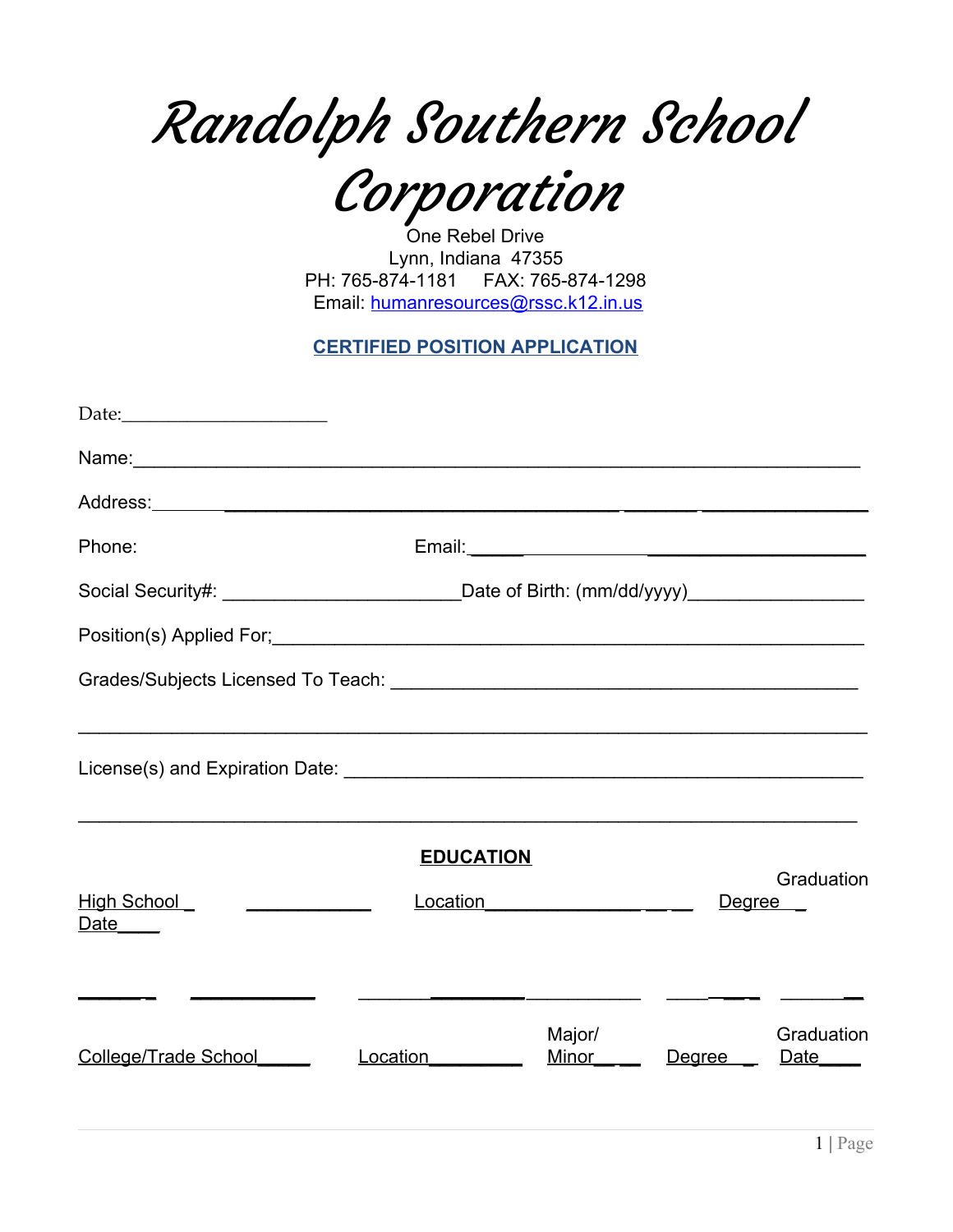### **EMPLOYMENT HISTORY**

\_\_\_\_\_\_ \_ \_\_\_\_\_\_\_\_\_\_\_\_ \_\_\_\_\_\_\_\_\_\_\_\_\_\_\_\_ \_\_\_\_\_ \_\_\_ \_\_\_\_ \_\_ \_ \_\_\_\_\_\_\_\_

\_\_\_\_\_\_ \_ \_\_\_\_\_\_\_\_\_\_\_\_ \_\_\_\_\_\_\_\_\_\_\_\_\_\_\_\_ \_\_\_\_\_ \_\_\_ \_\_\_\_ \_\_ \_ \_\_\_\_\_\_\_\_

List all experience in chronological order. Please include school and non-school experience.

| <b>Supervisor Name:</b>                                                                                                                                                                                                                                                                                                                                          |                                                 |  |
|------------------------------------------------------------------------------------------------------------------------------------------------------------------------------------------------------------------------------------------------------------------------------------------------------------------------------------------------------------------|-------------------------------------------------|--|
|                                                                                                                                                                                                                                                                                                                                                                  |                                                 |  |
|                                                                                                                                                                                                                                                                                                                                                                  |                                                 |  |
|                                                                                                                                                                                                                                                                                                                                                                  |                                                 |  |
|                                                                                                                                                                                                                                                                                                                                                                  |                                                 |  |
|                                                                                                                                                                                                                                                                                                                                                                  |                                                 |  |
| <b>Supervisor Name:</b>                                                                                                                                                                                                                                                                                                                                          |                                                 |  |
|                                                                                                                                                                                                                                                                                                                                                                  |                                                 |  |
| From/To:___________________________________                                                                                                                                                                                                                                                                                                                      |                                                 |  |
|                                                                                                                                                                                                                                                                                                                                                                  |                                                 |  |
|                                                                                                                                                                                                                                                                                                                                                                  |                                                 |  |
|                                                                                                                                                                                                                                                                                                                                                                  |                                                 |  |
| <b>Supervisor Name:</b>                                                                                                                                                                                                                                                                                                                                          | <u>Phone: Phone</u><br>$\overline{\phantom{a}}$ |  |
|                                                                                                                                                                                                                                                                                                                                                                  |                                                 |  |
| $From/To: \begin{tabular}{@{}c@{}} \hline \rule{0.2cm}{0.2cm} \rule{0.2cm}{0.2cm} \rule{0.2cm}{0.2cm} \rule{0.2cm}{0.2cm} \rule{0.2cm}{0.2cm} \rule{0.2cm}{0.2cm} \rule{0.2cm}{0.2cm} \rule{0.2cm}{0.2cm} \rule{0.2cm}{0.2cm} \rule{0.2cm}{0.2cm} \rule{0.2cm}{0.2cm} \rule{0.2cm}{0.2cm} \rule{0.2cm}{0.2cm} \rule{0.2cm}{0.2cm} \rule{0.2cm}{0.2cm} \rule{0.2$ |                                                 |  |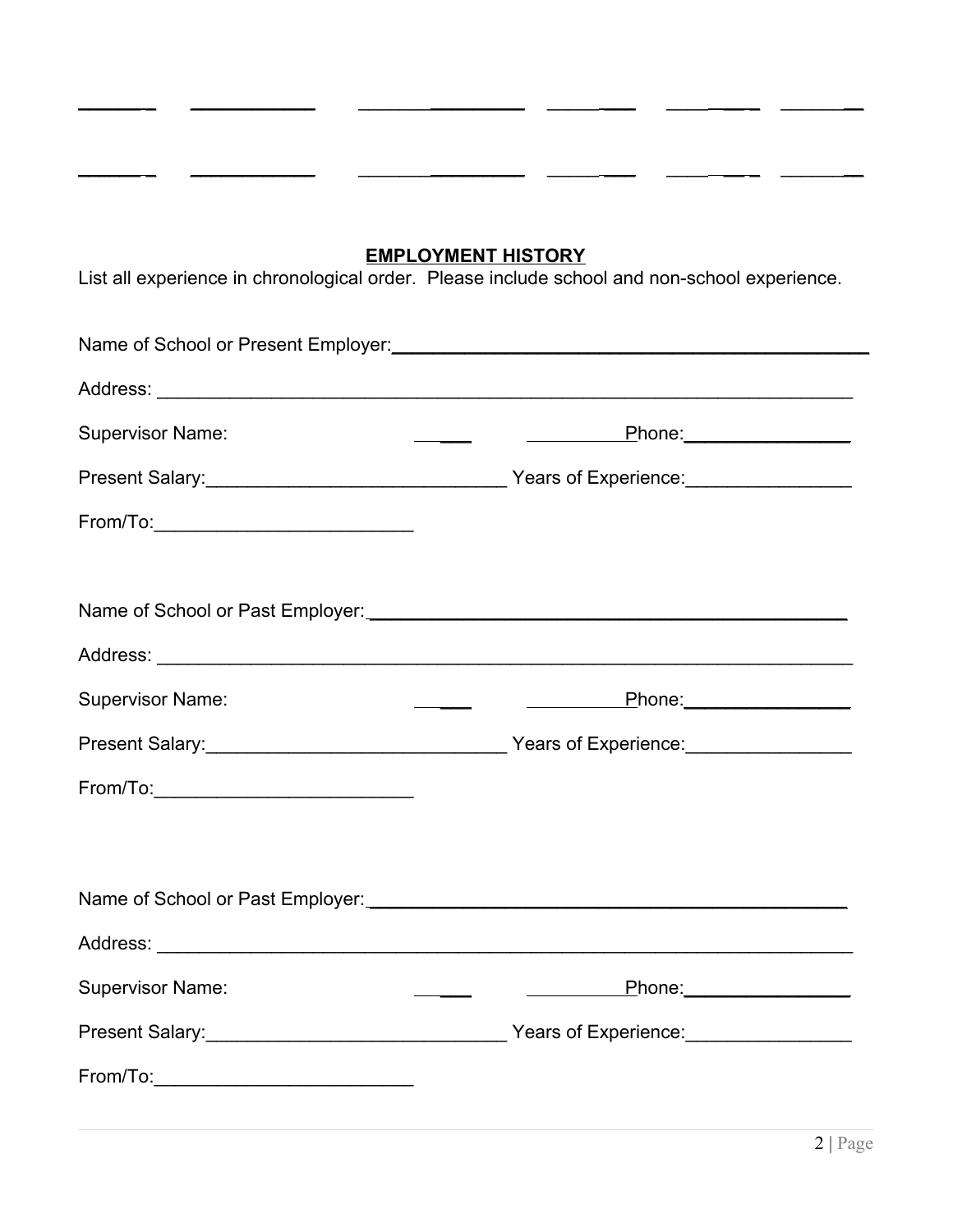Non-Discrimination Policy:

It is the policy of the Randolph Southern School Corporation not to discriminate on the basis of race, color, religion, gender, national origin, age, or disability, in its programs or employment policies, as required by the Indiana Civil Rights Act (I.C. 22-9-1), Title VI and VII (Civil Rights Act of 1964), the Equal Pay Act of 1973, Title IX (Educational Amendments and Section 504 (Rehabilitation Act of 1973)

# **R E F E R E N C E S**

List names of four (4) individuals qualified to give information to enhance your abilities and qualifications for the position you seek. Please include professional and character references. Include any Superintendents and Principals under whom you have worked.

|                | <b>Name</b> | <b>Present Position</b> Institution _ | Phone $#$ |
|----------------|-------------|---------------------------------------|-----------|
|                |             |                                       |           |
| 1 <sub>1</sub> |             |                                       |           |
| 2.             |             |                                       |           |
|                |             |                                       |           |
| 3 <sub>1</sub> |             |                                       |           |
|                |             |                                       |           |
| 4.             |             |                                       |           |

## **GENERAL INFORMATION**

1. Have you ever been terminated from a job or been asked to resign? Yes No 2. Have you ever been reprimanded, disciplined, discharged or asked to resign from a prior position? Yes \_\_\_\_\_ No \_\_\_\_\_ 3. Have you ever been arrested for or convicted of a crime, whether felony or misdemeanor, other than a traffic infraction? Yes No *(A conviction record will not necessarily be a bar to employment. Factors such as job relations, age and time of the offense, seriousness and nature of violation and rehabilitation will be taken into account.)*

4. Do you currently have any pending criminal charges? Yes\_\_\_\_\_ No\_\_\_\_\_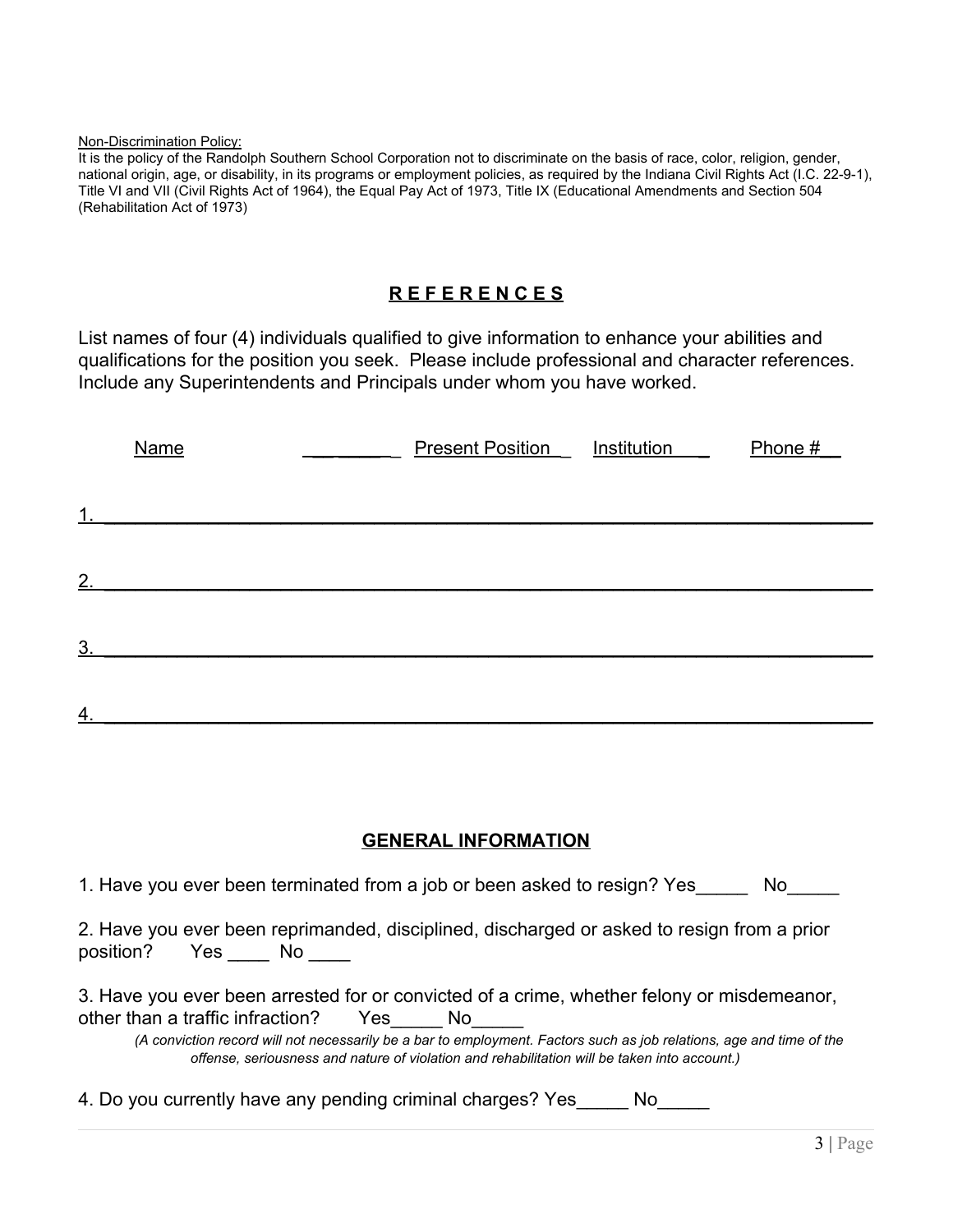5. Only U.S. Citizens or aliens who have a legal right to work in the U.S. are eligible for employment. Can you, upon employment, provide genuine documentation establishing your identity and eligibility to be legally employed in the United States?

Yes<sup>No</sup>

If you answered "yes" to any of the above questions, please explain the circumstance of each in detail on a **separate sheet.**

#### **PERSONAL DATA**

**\_\_\_\_\_\_\_\_\_\_\_\_\_\_\_\_\_\_\_\_\_\_\_\_\_\_\_\_\_\_\_\_\_\_\_\_\_\_\_\_\_\_\_\_\_\_\_\_\_\_\_\_\_\_\_\_\_\_\_\_\_\_\_\_\_\_\_\_\_\_\_\_\_\_\_**

**\_\_\_\_\_\_\_\_\_\_\_\_\_\_\_\_\_\_\_\_\_\_\_\_\_\_\_\_\_\_\_\_\_\_\_\_\_\_\_\_\_\_\_\_\_\_\_\_\_\_\_\_\_\_\_\_\_\_\_\_\_\_\_\_\_\_\_\_\_\_\_\_\_\_\_\_**

**\_\_\_\_\_\_\_\_\_\_\_\_\_\_\_\_\_\_\_\_\_\_\_\_\_\_\_\_\_\_\_\_\_\_\_\_\_\_\_\_\_\_\_\_\_\_\_\_\_\_\_\_\_\_\_\_\_\_\_\_\_\_\_\_\_\_\_\_\_\_\_\_\_\_\_\_**

**\_\_\_\_\_\_\_\_\_\_\_\_\_\_\_\_\_\_\_\_\_\_\_\_\_\_\_\_\_\_\_\_\_\_\_\_\_\_\_\_\_\_\_\_\_\_\_\_\_\_\_\_\_\_\_\_\_\_\_\_\_\_\_\_\_\_\_\_\_\_\_\_\_\_\_\_**

**\_\_\_\_\_\_\_\_\_\_\_\_\_\_\_\_\_\_\_\_\_\_\_\_\_\_\_\_\_\_\_\_\_\_\_\_\_\_\_\_\_\_\_\_\_\_\_\_\_\_\_\_\_\_\_\_\_\_\_\_\_\_\_\_\_\_\_\_\_\_\_\_\_\_\_\_**

**\_\_\_\_\_\_\_\_\_\_\_\_\_\_\_\_\_\_\_\_\_\_\_\_\_\_\_\_\_\_\_\_\_\_\_\_\_\_\_\_\_\_\_\_\_\_\_\_\_\_\_\_\_\_\_\_\_\_\_\_\_\_\_\_\_\_\_\_\_\_\_\_\_\_\_\_**

**Memberships and Affiliations – Educational and Other –**

**Provide a brief statement which best describes your educational philosophy:**

**In your opinion, what have been your major educational contributions?**

**Describe your style of teaching. Include strengths and weaknesses:**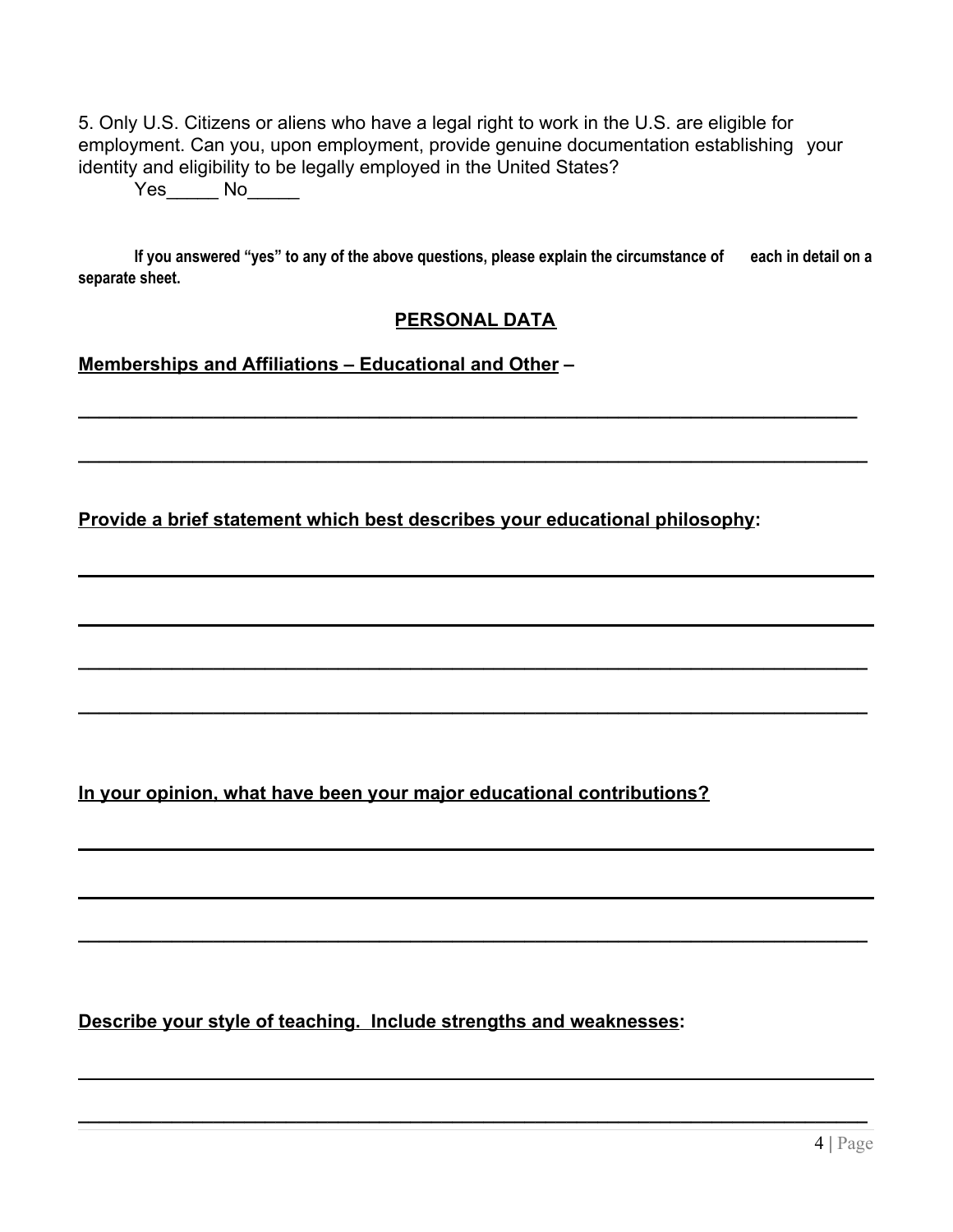# **Describe your technology skills and technology integration into the classroom:**

**\_\_\_\_\_\_\_\_\_\_\_\_\_\_\_\_\_\_\_\_\_\_\_\_\_\_\_\_\_\_\_\_\_\_\_\_\_\_\_\_\_\_\_\_\_\_\_\_\_\_\_\_\_\_\_\_\_\_\_\_\_\_\_\_\_\_\_\_\_\_\_\_\_\_\_\_**

**\_\_\_\_\_\_\_\_\_\_\_\_\_\_\_\_\_\_\_\_\_\_\_\_\_\_\_\_\_\_\_\_\_\_\_\_\_\_\_\_\_\_\_\_\_\_\_\_\_\_\_\_\_\_\_\_\_\_\_\_\_\_\_\_\_\_\_\_\_\_\_\_\_\_\_**

**\_\_\_\_\_\_\_\_\_\_\_\_\_\_\_\_\_\_\_\_\_\_\_\_\_\_\_\_\_\_\_\_\_\_\_\_\_\_\_\_\_\_\_\_\_\_\_\_\_\_\_\_\_\_\_\_\_\_\_\_\_\_\_\_\_\_\_\_\_\_\_\_\_\_\_**

**\_\_\_\_\_\_\_\_\_\_\_\_\_\_\_\_\_\_\_\_\_\_\_\_\_\_\_\_\_\_\_\_\_\_\_\_\_\_\_\_\_\_\_\_\_\_\_\_\_\_\_\_\_\_\_\_\_\_\_\_\_\_\_\_\_\_\_\_\_\_\_\_\_\_\_**

| List your three most important goals: |  |  |
|---------------------------------------|--|--|
| 1                                     |  |  |
| 2.                                    |  |  |
| 3                                     |  |  |
|                                       |  |  |

## **Please list any Extra-Curricular Activities Capable and Willing to Supervise:**

## **AUTHORIZATION AND RELEASE**

**\_\_\_\_\_\_\_\_\_\_\_\_\_\_\_\_\_\_\_\_\_\_\_\_\_\_\_\_\_\_\_\_\_\_\_\_\_\_\_\_\_\_\_\_\_\_\_\_\_\_\_\_\_\_\_\_\_\_\_\_\_\_\_\_\_\_\_\_\_\_\_\_\_**

**\_\_\_\_\_\_\_\_\_\_\_\_\_\_\_\_\_\_\_\_\_\_\_\_\_\_\_\_\_\_\_\_\_\_\_\_\_\_\_\_\_\_\_\_\_\_\_\_\_\_\_\_\_\_\_\_\_\_\_\_\_\_\_\_\_\_\_\_\_\_\_\_\_**

Your signature constitutes authorization to check your employment history, including without limitation, evaluations, criminal arrest and conviction record checks, reference checks, and release of investigatory information possessed by any private or public employer or any state, local or federal agency. It further authorizes those persons, agencies or entities that Randolph Southern School Corporation contacts in connection with your employment application to fully provide any information on the matters set forth above. You expressly waive in connection with any request for or provision of such information, any claims, including without limitations, defamation, emotional distress, invasion of privacy, or interference with contractual relations that you might otherwise have against Randolph Southern School Corporation, its agents and officials or against any provider of such information.

I certify that the information on this application is true and complete to the best of my knowledge. I authorize you to make such investigations and inquiries as may be necessary in arriving at an employment decision. I hereby release employers, schools or persons from all liability in responding to inquiries in connection with my application. In the event of employment, I understand that false or misleading information given in my application or interview(s) may be sufficient cause for dismissal.